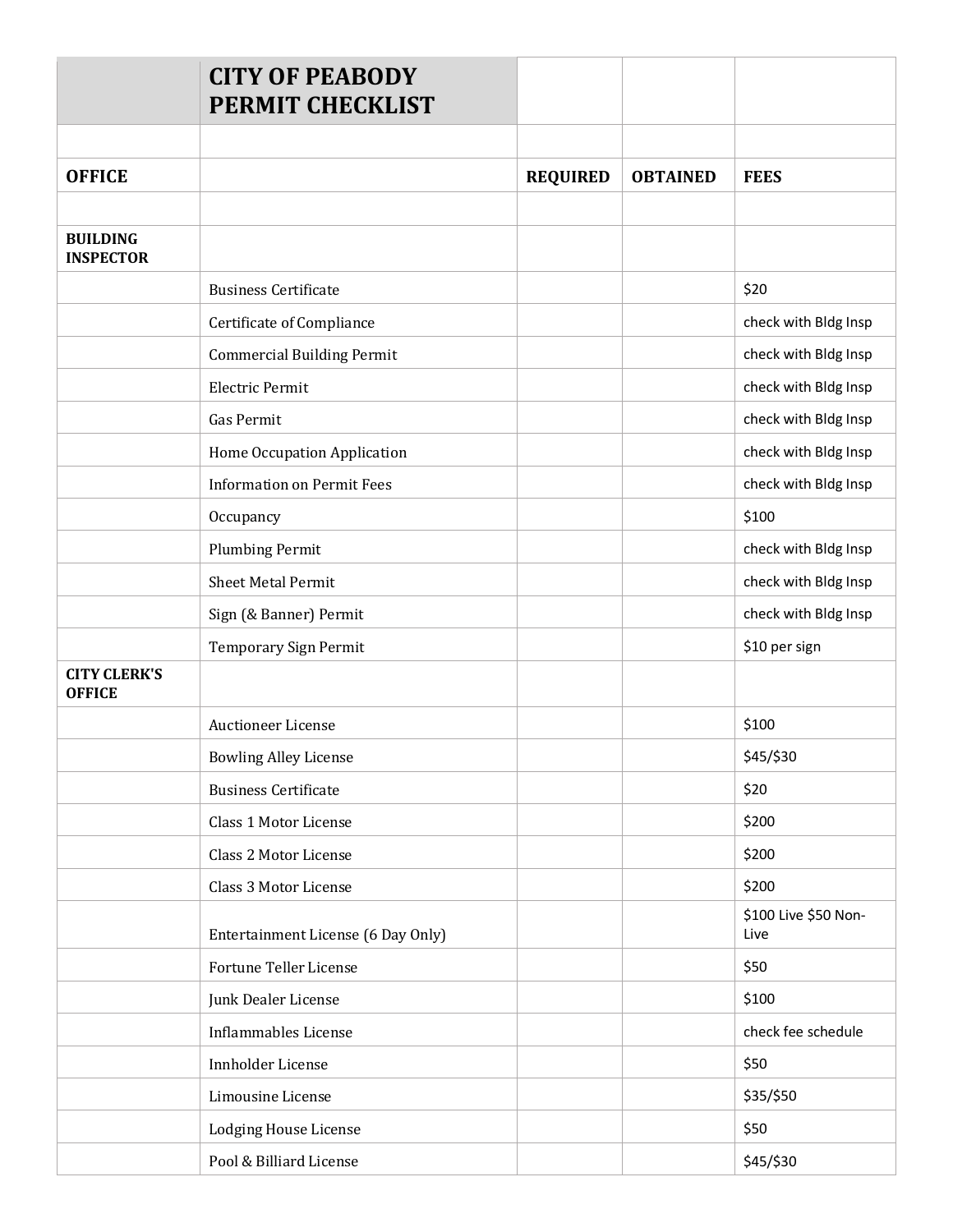|                                          | Taxi Cab License                                     | \$35/\$50                 |
|------------------------------------------|------------------------------------------------------|---------------------------|
|                                          | <b>Special Permit</b>                                | \$100 Ad Fee              |
|                                          | Sunday Entertainment License (Mayor's<br>Office)     | check w/Mayor's<br>Office |
| <b>CONSERVATION</b><br><b>COMMISSION</b> |                                                      |                           |
|                                          | Notice of Intent                                     | \$50/\$200                |
|                                          | Request for Certificate of Compliance                | \$50                      |
|                                          | Request for Determination of Applicability           | \$20                      |
| <b>FIRE</b><br><b>DEPARTMENT</b>         |                                                      |                           |
|                                          | <b>Blasting Permit</b>                               | check with Fire Dept      |
|                                          | Bowling Pin and Lane Refinishing Permit              | check with Fire Dept      |
|                                          | Cellulose Nitrate Film Permit                        | check with Fire Dept      |
|                                          | Combustible Fibers Permit                            | check with Fire Dept      |
|                                          | <b>Commercial Tank Removal Permit</b>                | \$25/\$100                |
|                                          | <b>Compressed Natural Gas Permit</b>                 | check with Fire Dept      |
|                                          | <b>Covered Mall Buildings Permit</b>                 | check with Fire Dept      |
|                                          | Crop Ripening or Color Processing Permit             | check with Fire Dept      |
|                                          | <b>Cutting and Welding Permit</b>                    | \$20                      |
|                                          | Dumpster Permit                                      | \$10                      |
|                                          | <b>Dust Explosion Prevention Permit</b>              | check with Fire Dept      |
|                                          | <b>Explosives and Black Powder Permit</b>            | check with Fire Dept      |
|                                          | Fire Protection Equipment Permit                     | check with Fire Dept      |
|                                          | Fire Protection System Permit                        | check with Fire Dept      |
|                                          | Fireworks Display Permit                             | check with Fire Dept      |
|                                          | Fireworks, Manufacture, Storage & Handling<br>Permit | check with Fire Dept      |
|                                          | Flammable and Combustible Liquids Permit             | \$20                      |
|                                          | Flammable Gases and Solids Permit                    | check with Fire Dept      |
|                                          | <b>Fuel Transfer Operations Permit</b>               | check with Fire Dept      |
|                                          | Fumigation and Insecticidal Fogging Permit           | check with Fire Dept      |
|                                          | Hazardous Substances, Left Unattended<br>Permit      | check with Fire Dept      |
|                                          | Hood/Fire Suppression Permit                         | \$35                      |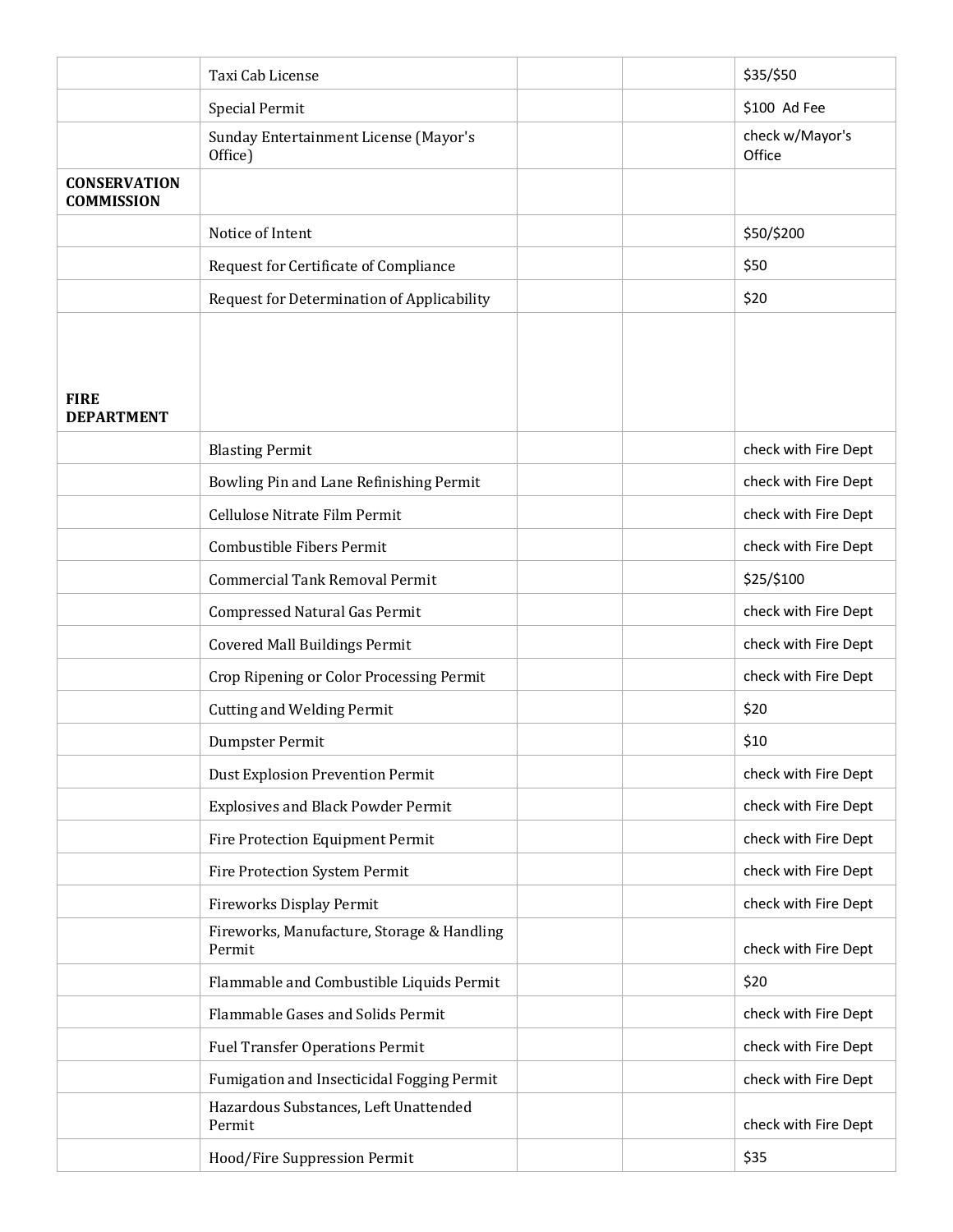|                                                                           | <b>Limited Special Effects Permit</b>           | check with Fire Dept |
|---------------------------------------------------------------------------|-------------------------------------------------|----------------------|
|                                                                           | Liquid Propane Gas Permit                       | by tank size         |
|                                                                           | <b>Matches Permit</b>                           | check with Fire Dept |
|                                                                           | Oil Burning Equipment                           | \$20                 |
|                                                                           | Open Air Fires Permit                           | check with Fire Dept |
|                                                                           | <b>Ovens and Furnaces Permit</b>                | check with Fire Dept |
|                                                                           | <b>Rubbish Containers Permit</b>                | check with Fire Dept |
|                                                                           | Salamanders Permit                              | check with Fire Dept |
|                                                                           | Smoke Detector/Carbon Monoxide Permit           | \$20 each 2-12 units |
|                                                                           | <b>Special Seasonal Decorations Permit</b>      | check with Fire Dept |
|                                                                           | Sprinkler Permit                                | \$35/\$60/\$110      |
|                                                                           | Storage, Combustible Materials Permit           | check with Fire Dept |
|                                                                           | Tank Vehicles Parked Overnight Permit           | check with Fire Dept |
|                                                                           | Tanks & Containers Permit                       | check with Fire Dept |
|                                                                           | Tar Kettles on Roof Permit                      | check with Fire Dept |
|                                                                           | Tent/Canopy Permit                              | check with Fire Dept |
|                                                                           | Tire Recapping and Rebuilding Plants Permit     | check with Fire Dept |
|                                                                           | Tire Storage Permit                             | check with Fire Dept |
|                                                                           | Torches and Heat Producing Devices Permit       | check with Fire Dept |
|                                                                           | Transportation of Combustible Liquids<br>Permit | check with Fire Dept |
| <b>HEALTH AND</b><br><b>HUMAN</b><br><b>SERVICES</b><br><b>DEPARTMENT</b> |                                                 |                      |
|                                                                           | <b>Animal Permit</b>                            | \$50                 |
|                                                                           | Body Piercing Establishment Permit              | \$300                |
|                                                                           | <b>Body Piercer Permit</b>                      | \$100                |
|                                                                           | Cabins, Motels, Hotels                          | \$100                |
|                                                                           | Food Service Establishment                      | \$100/\$125/\$150    |
|                                                                           | Retail Food Establishment                       | \$50/\$100/\$250     |
|                                                                           | Food Service Plan Review                        | \$100/\$150          |
|                                                                           | Retail Food Plan Review                         | \$100/\$150          |
|                                                                           | Farmer's Market Food/Milk Permit                | \$10                 |
|                                                                           | <b>Catering Food/Milk Permit</b>                | \$50                 |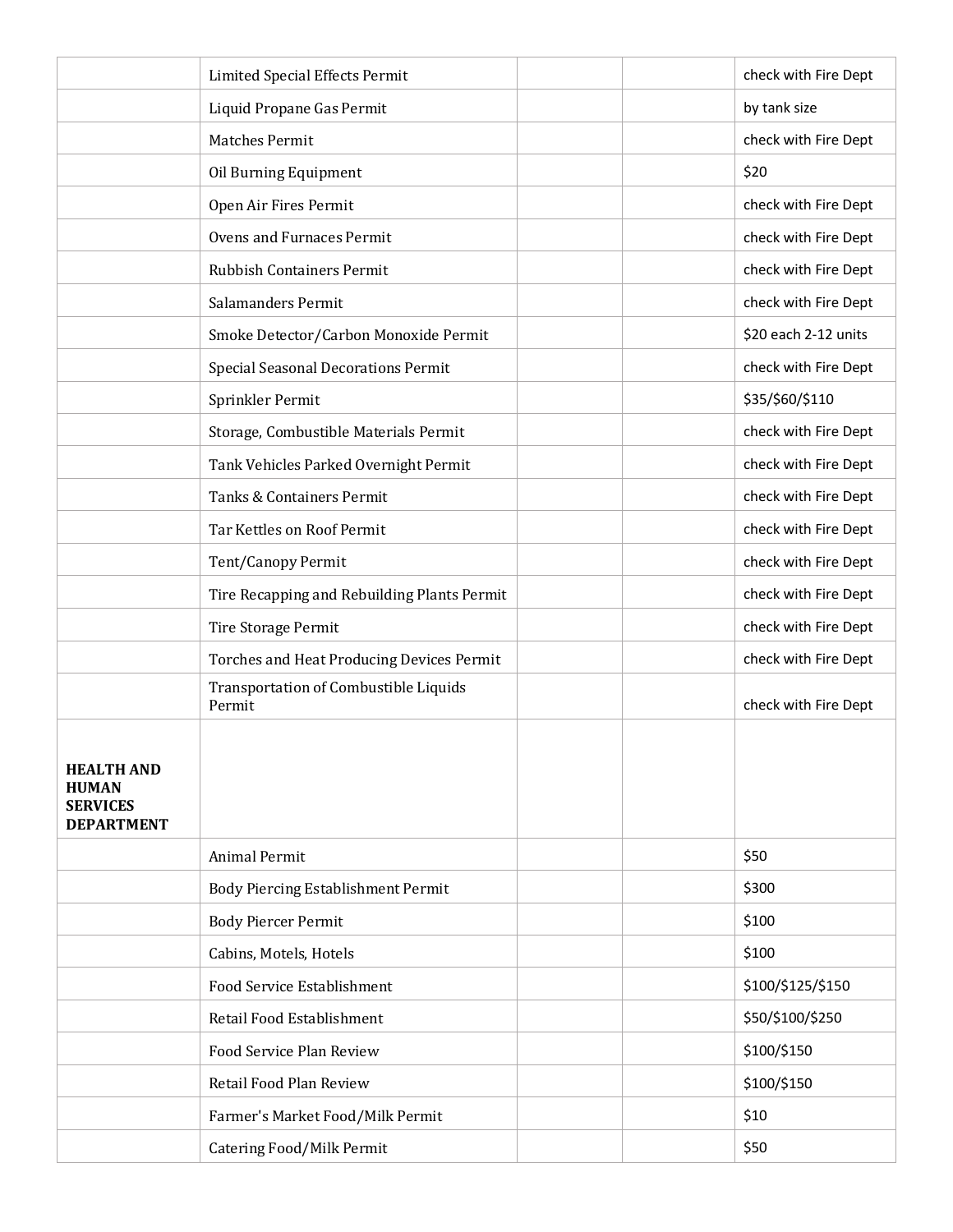|                                                   | Churches/Organizations Food/Milk Permit                                           | 0                           |
|---------------------------------------------------|-----------------------------------------------------------------------------------|-----------------------------|
|                                                   | <b>Temporary Food Permit</b>                                                      | \$50                        |
|                                                   | Temporary Non-profit Food Permit                                                  | \$5                         |
|                                                   | <b>Funeral Directors Permit</b>                                                   | \$50                        |
|                                                   | Ice Cream Mix Manufacturing Permit                                                | \$25                        |
|                                                   | <b>Indoor Skating Rink Permit</b>                                                 | \$50                        |
|                                                   | Manufactured Housing Community Permit                                             | \$100                       |
|                                                   | Mobile Food Permit                                                                | \$50                        |
|                                                   | <b>Recreational Camp Permit</b>                                                   | \$150/\$250/\$250/\$50<br>0 |
|                                                   | Remove/Transport/Dispose of<br>Garbage/Offal/other Offensive Substances<br>Permit | \$50 each                   |
|                                                   | Septic - Disposal Works Installer                                                 | \$25                        |
|                                                   | Septic - Disposal Works Construction                                              | \$50                        |
|                                                   | <b>Swimming Pool Permit</b>                                                       | \$100/\$50                  |
|                                                   | <b>Tanning Salon Permit</b>                                                       | \$100 minimum               |
|                                                   | <b>Tattoo Establishment Permit</b>                                                | \$300                       |
|                                                   | <b>Tattooing Artist Permit</b>                                                    | \$100                       |
|                                                   | <b>Tobacco Permit</b>                                                             | \$100                       |
|                                                   | <b>Transfer Station</b>                                                           | \$100                       |
| <b>LIQUOR</b><br><b>LICENSING</b><br><b>BOARD</b> |                                                                                   |                             |
|                                                   | <b>Automatic Amusement Devise</b>                                                 | \$50/\$100                  |
|                                                   | Club - All Alcoholic                                                              | \$1200                      |
|                                                   | General on Premises - All Alcoholic                                               | \$2200                      |
|                                                   | Inn/Hotel - All Alcoholic                                                         | \$2250                      |
|                                                   | One Day License                                                                   | \$25 per day                |
|                                                   | Package Store - All Alcoholic                                                     | \$2200                      |
|                                                   | Package Store - Wine and Malt                                                     | \$1700                      |
|                                                   | Restaurant with Common Victuals - All<br>Alcoholic                                | \$2250                      |
|                                                   | Restaurant with Common Victuals - Wine<br>and Malt                                | \$1650                      |
|                                                   | Seasonal - All Alcoholic                                                          | \$1200                      |
|                                                   |                                                                                   |                             |